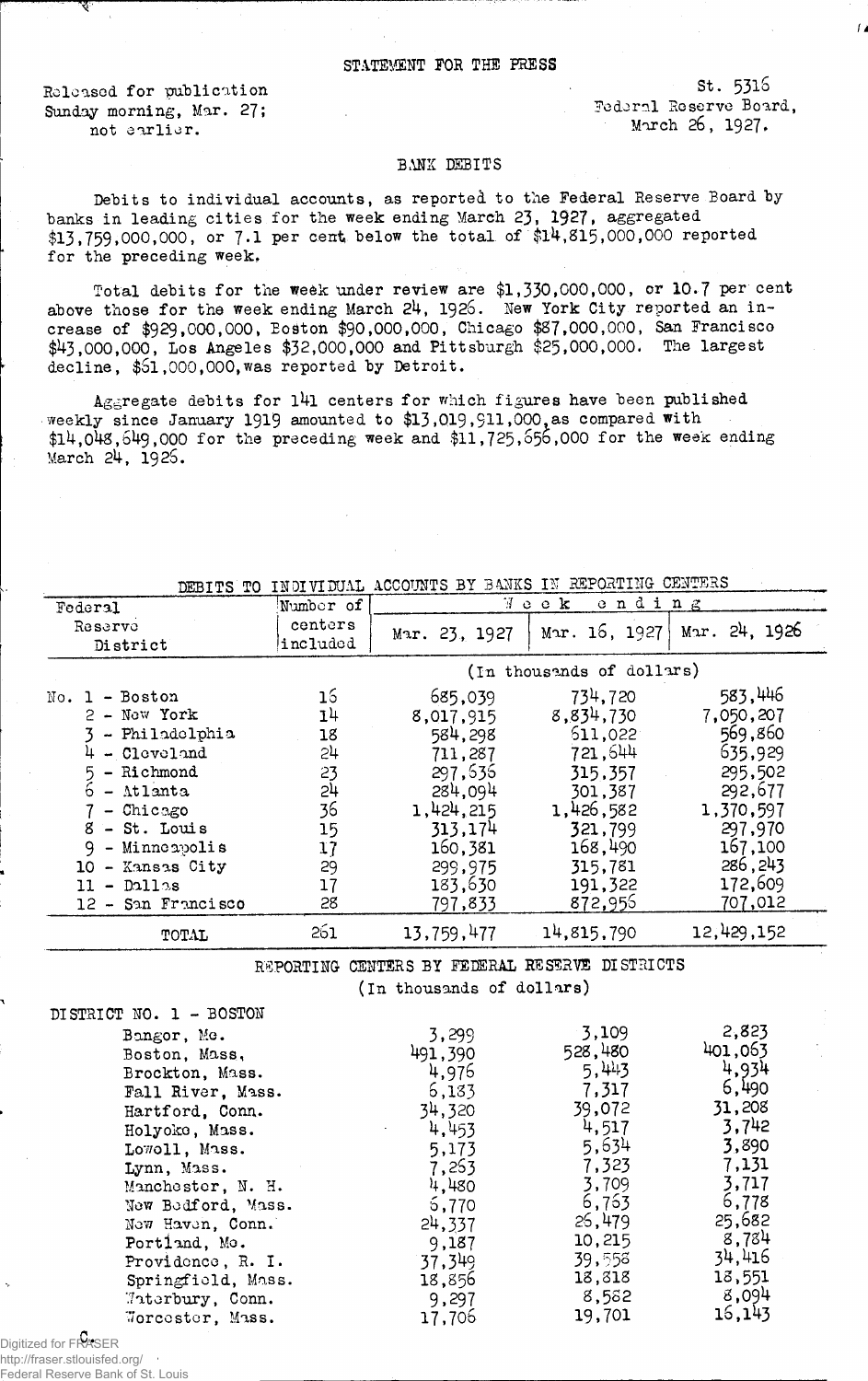DEBITS TO INDIVIDUAL ACCOUNTS BY BANKS IN REPORTING CENTERS St. 5316a

 $\ddot{\phantom{a}}$ 

|                                     |                   | Week ending               |                  |  |  |
|-------------------------------------|-------------------|---------------------------|------------------|--|--|
|                                     | Var. 23, 1927     | Mar. 15, 1927             | Mar. 24, 1926    |  |  |
|                                     |                   | (In thousands of dollars) |                  |  |  |
| DISTRICT NO. 2 - NEW YORK           |                   |                           |                  |  |  |
| Albany, N.Y.                        | 44,752            | 48,230                    | 26,586           |  |  |
| Binghamton, N.Y.                    | 5,016             | 5,186                     | 5,779            |  |  |
| Buffalo, N.Y.                       | 72,198            | 84,932                    | 76,168           |  |  |
| Elmira, N.Y.                        | 4,517             | 4,842                     | 3,963            |  |  |
| Jamestown, N.Y.                     | 4,880             | 4,467<br>6,065            | 5,825            |  |  |
| Montclair, N. J.<br>Newark, N. J.   | 5,419<br>88,284   | 92,658                    | 5,103<br>80,560  |  |  |
| New York, N.Y.                      | 7,660,606         | 8,450,374                 | 6,732,025        |  |  |
| Northern New Jersey Clearing        |                   |                           |                  |  |  |
| House Association                   | 58,555            | 55,594                    | 50,444           |  |  |
| Passaic, N. J.                      | 9,637             | 10,752                    | 9,225            |  |  |
| Poughkeepsie, N.Y.                  | 3,641             | 3,975                     | 3,004            |  |  |
| Rochester, N.Y.                     | 38,016            | 44,470                    | 32,217           |  |  |
| Stamford, Conn.                     | 3,721             | 3,295                     | 3,907            |  |  |
| Syracuse, N.Y.                      | 18,673            | 19,890                    | 15,401           |  |  |
| DISTRICT NO. 3 - PHILADELPHIA       |                   |                           |                  |  |  |
| Allentown, Pa.                      | 8,338             | 9,097                     | 8,191            |  |  |
| Altoona, Pa.                        | 4,134             | 3,863                     | 3,401            |  |  |
| Camden, N. J.                       | 13,776            | 14,702                    | 13,892           |  |  |
| Chester, Pa.                        | 4,204             | 5,355<br>9,225            | 5,009<br>9,628   |  |  |
| Harrisburg, Pa.<br>Hazleton, Pa.    | 9,957<br>2,982    | 3,086                     | 2,567            |  |  |
| Johnstown, Pa.                      | 4,897             | 4,953                     | 4,861            |  |  |
| Lancaster, Pa.                      | 6,160             | 5,488                     | 6,944            |  |  |
| Lebanon, Pa.                        | 1,582             | 1,554                     | 1,543            |  |  |
| Norristown, Pa.                     | 906               | 947                       | 838              |  |  |
| Philadelphia, Pa.                   | 451,101           | 471,657                   | 437,757          |  |  |
| Reading, Pa.                        | 9,888             | 11,777                    | 10,205           |  |  |
| Scranton, Pa.                       | 16,600            | 17,500                    | 17,600           |  |  |
| Trenton, N. J.                      | 15,534            | 17,378                    | 16,364           |  |  |
| Wilkes-Barre, Pa.                   | 11,200            | 11,100                    | 8,198            |  |  |
| Williamsport, Pa.                   | 4,666             | 4,695                     | 4,905            |  |  |
| Wilmington, Del.                    | 13,170            | 12,591<br>4,934           | 11,637           |  |  |
| York, Pa.                           | 5,193             |                           | 5,220            |  |  |
| DISTRICT NO. 4 - CLEVELAND          |                   |                           |                  |  |  |
| Varon, Ohio                         | 20,077            | $20,$ 1:27                | 20,968           |  |  |
| Butler, Pa.                         | 2,415             | 2,603                     | 2,224            |  |  |
| Canton, Ohio                        | 10,288            | 9,911                     | 12,796<br>77,221 |  |  |
| Cincinnati, Ohio<br>Cleveland, Ohio | 89,702<br>167,494 | 92,903<br>180,838         | 148,293          |  |  |
| Columbus, Ohio                      | 33,356            | 39,607                    | 31,364           |  |  |
| Connellsville, Pa.                  | 1,179             | 1,215                     | 1,187            |  |  |
| Dayton, Ohio                        | 22,631            | 20,762                    | 17,843           |  |  |
| Erie, Pa.                           | 3,355             | 3,672                     | 7,616            |  |  |
| Greensburg, Pa.                     | 4,961             | 5,766                     | 4,673            |  |  |
| Homestend, Fn.                      | 945               | 1,052                     | 922              |  |  |
| Lexington, Ky.                      | 6,164             | 6,135                     | 4,538            |  |  |
| Lima, Ohio                          | 3,149             | 3,264                     | 3,042            |  |  |
| Lorain, Ohio                        | 1,512             | 1,416                     | 1,273            |  |  |
| Middletown, Ohio                    | 2,466<br>4,304    | 2,586<br>3,091            | 2,289            |  |  |
| Oil City, Pa.<br>Pittsburgh, Pa.    | 238,553           | 226,382                   | 2,785<br>214,057 |  |  |
| Springfield, Ohio                   | 5,493             | 5,825                     | 5,002            |  |  |
| Steubenville, Ohio                  | 2,249             | 3,506                     | 2,963            |  |  |
| Toledo, Ohio                        | 53,833            | 53,150                    | 44,544           |  |  |
| Warren, Ohio                        | 2,538             | 3,436                     | 3,177            |  |  |
| Wheeling, W. Vi.                    | 12,206            | 10,532                    | 9,937            |  |  |
| Youngstown, Ohio                    | 14,593            | 15,229                    | 14,561           |  |  |
| Digitized for FRASER ville, Ohio    | 2,703             | 3,036                     | 2,644            |  |  |

C. http://fraser.stlouisfed.org/

 $\overline{\mathbb{C}^2}$ 

 $\bar{z}$ 

Federal Reserve Bank of St. Louis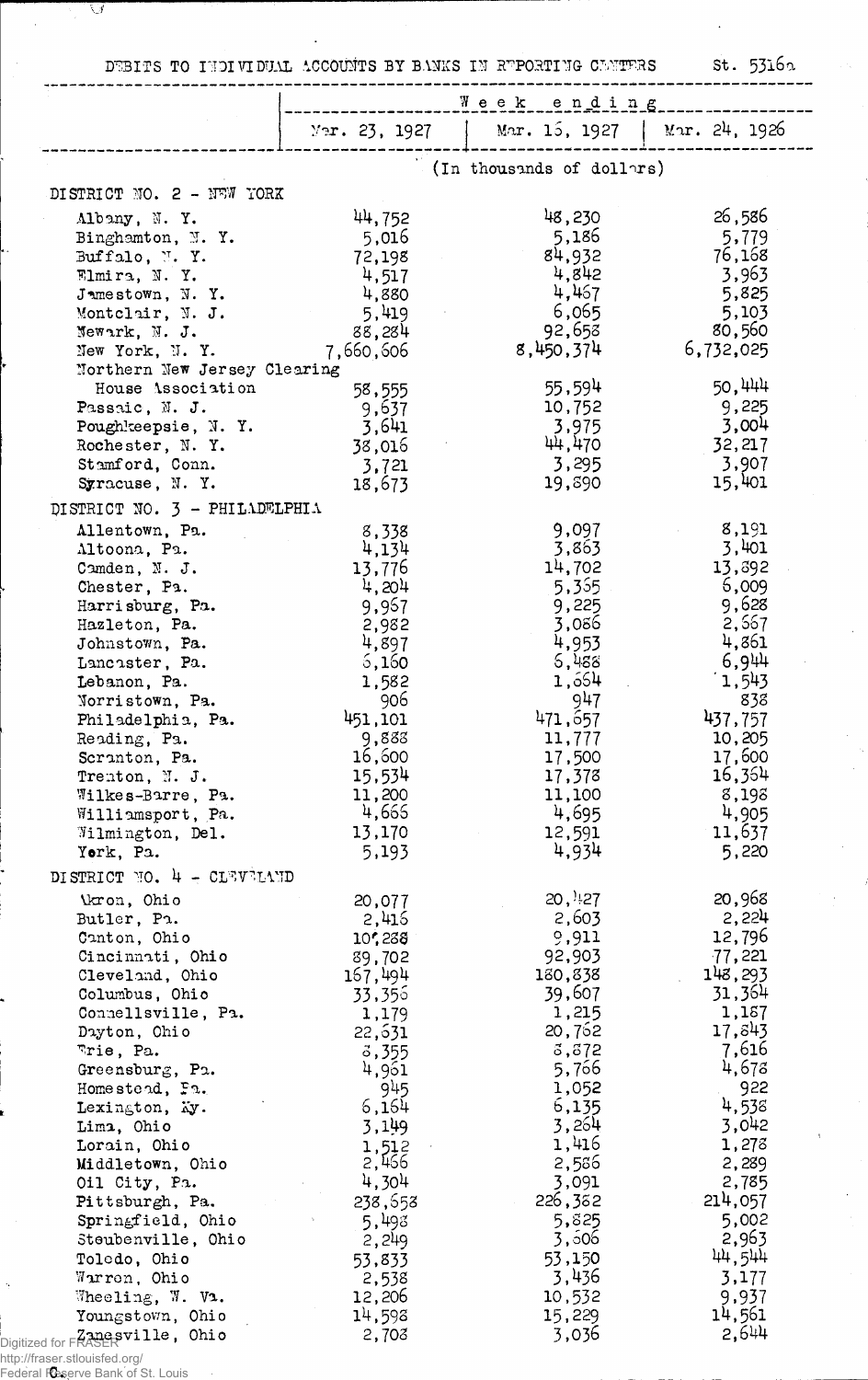DEBITS TO INDIVIDUAL ACCOUNTS BY BANKS IN REDRIING CENTERS St. 5316b

 $\hat{\mathcal{L}}$ 

 $\ddot{\phantom{a}}$ 

|                                                                                                                                                                                                                                                                                                                                                                                                                                                                                      | Feck onding                                                                                                                                                                                                                              |                                                                                                                                                                                                                                         |                                                                                                                                                                                                                                       |  |
|--------------------------------------------------------------------------------------------------------------------------------------------------------------------------------------------------------------------------------------------------------------------------------------------------------------------------------------------------------------------------------------------------------------------------------------------------------------------------------------|------------------------------------------------------------------------------------------------------------------------------------------------------------------------------------------------------------------------------------------|-----------------------------------------------------------------------------------------------------------------------------------------------------------------------------------------------------------------------------------------|---------------------------------------------------------------------------------------------------------------------------------------------------------------------------------------------------------------------------------------|--|
|                                                                                                                                                                                                                                                                                                                                                                                                                                                                                      | Mar. 23, 1927                                                                                                                                                                                                                            | Mar. 16, 1927                                                                                                                                                                                                                           | Mar. 24, 1926                                                                                                                                                                                                                         |  |
|                                                                                                                                                                                                                                                                                                                                                                                                                                                                                      | (In thousheds of dollars)                                                                                                                                                                                                                |                                                                                                                                                                                                                                         |                                                                                                                                                                                                                                       |  |
| DISTRICT NO. 5 - RICHMOND                                                                                                                                                                                                                                                                                                                                                                                                                                                            |                                                                                                                                                                                                                                          |                                                                                                                                                                                                                                         |                                                                                                                                                                                                                                       |  |
| Asheville, N. C.<br>Baltimore, Md.<br>Charleston, S. C.<br>Charleston, W. Va.<br>Charlotte, N. C.<br>Columbia, S. C.<br>Cumberland, Md.<br>Danville, Va.<br>Durham, $\mathbb{N}$ . C.<br>Greensboro, N. C.<br>Greenville, S. C.<br>Hagerstown, Md.<br>Huntington, W. Va.<br>Lynchburg, V2.<br>Newport News, Va.<br>Norfolk, Va.<br>Raleigh, N. C.<br>Richmond, Va.<br>Rounoke, Va.<br>Spurtanburg, S. C.<br>Washington, D. C.<br>Wilmington, W. C.<br>Winston-Salem, M. C.           | 6,550<br>90,523<br>5,634<br>3,452<br>13,162<br>5,373<br>1,715<br>1,831<br>6,430<br>5,750<br>4,583<br>2,186<br>6,449<br>4,357<br>2,196<br>14,539<br>5,439<br>29,504<br>5,473<br>4,254<br>55,112<br>4,747<br>11,124                        | 11,112<br>98,682<br>5,021<br>10,403<br>13,032<br>5,509<br>2,014<br>2,147<br>5,905<br>5,870<br>5,302<br>2,530<br>5,533<br>4,394<br>2,335<br>15,813<br>5,853<br>29,756<br>5,015<br>3,340<br>57,575<br>4,335<br>9,915                      | 3.441<br>91.260<br>6,455<br>7,583<br>12,593<br>4,377<br>1,979<br>1,750<br>0,530<br>4,923<br>5,000<br>2,150<br>$\frac{1}{2}$ , 504<br>4,359<br>1,955<br>16,169<br>6,050<br>27,335<br>6,554<br>3,410<br>55.025<br>5,237<br>9,833        |  |
| DISTRICT NO. $5 - M L$ TTA                                                                                                                                                                                                                                                                                                                                                                                                                                                           |                                                                                                                                                                                                                                          |                                                                                                                                                                                                                                         |                                                                                                                                                                                                                                       |  |
| Albany, Ga.<br>Atlanta, Ga.<br>Augusta, Gr.<br>Birmingham, Ala.<br>Brunswick, Ga.<br>Chattanooga, Tenn.<br>Columbus, Ga.<br>Dothan, Ma. .<br>Elberton, Ga.<br>Huttiesburg, Miss.<br>Jackson, Miss.<br>Jacksonville, 71a.<br>Knoxville, Tenn.<br>Macon, Ga.<br>Meridian, Miss.<br>Miami, Jla.<br>Mobile, Ma.<br>Montgomery, Ala.<br>Nashville, Tenn.<br>Newnam, Ga.<br>New Orleans, La.<br>Fonsacola, Fla.<br>Savannah, Ga.<br>Tumpa, Fla.<br>Valdosta, Ga.<br>Vicksburg, Miss.<br>С. | 1,200<br>36,387<br>5,671<br>31,580<br>821<br>11,002<br>3,150<br>334<br>130<br>1,922<br>5,046<br>25,951<br>7,293<br>5,193<br>3,852<br>17,751<br>3,775<br>5,514<br>22, C57<br>447<br>78,555<br>1,845<br>10,020<br>14,777<br>1,155<br>1,757 | 1,170<br>40,157<br>5,990<br>33,520<br>813<br>12,173<br>3,551<br>758<br>241<br>1,825<br>5,455<br>25,503<br>8,185<br>5,232<br>3,735<br>22,045<br>9,714<br>5,265<br>22,228<br>558<br>86,776<br>1,991<br>10,055<br>14,399<br>1,394<br>1,812 | 1,713<br>41,049<br>6,407<br>32.110<br>735<br>10,176<br>2,315<br>911<br>221<br>5,396<br>28,784<br>7,312<br>5,156<br>3.596<br>$\rightarrow$<br>8,312<br>5,697<br>19,903<br>3'5<br>74,396<br>1,878<br>11,060<br>20,526<br>1,372<br>1,707 |  |

 $\Delta$ 

Digitized for FRASER<br>http://fraser.stlouisfed.org/<br>Federal Reserve Bank of St. Louis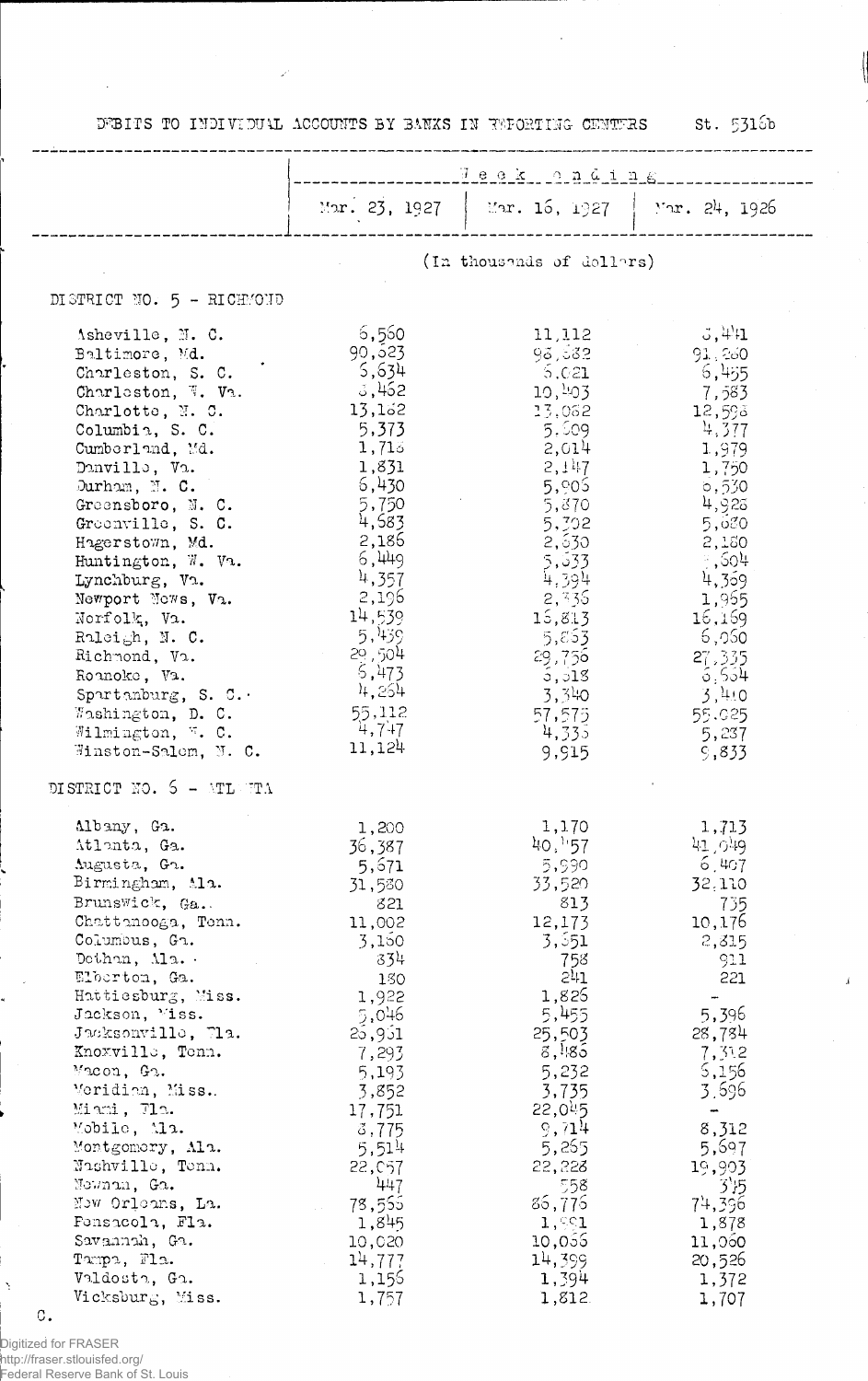DEBITS TO INDIVIDUAL ACCOUNTS BY BANKS IN REPORTING CENTFRS St. 5316c

|                                                                                                                                         | Week anding                                                   |                                                                |                                                       |  |  |
|-----------------------------------------------------------------------------------------------------------------------------------------|---------------------------------------------------------------|----------------------------------------------------------------|-------------------------------------------------------|--|--|
|                                                                                                                                         |                                                               | Mar. 23, 1927   Mar. 16, 1927   Mar. 24, 1926                  |                                                       |  |  |
|                                                                                                                                         | (In thousands of dollars)                                     |                                                                |                                                       |  |  |
| DISTRICT NO. 7 - CHICAGO                                                                                                                |                                                               |                                                                |                                                       |  |  |
| Adrian, Mich.<br>Aurora, Ill.<br>Bay City, Mich.<br>Bloomington, Ill.<br>Cedar Rapids, Iowa<br>Champaign, Urbana, Ill.<br>Chicngo, Ill. | 1,120<br>3,954<br>2,971<br>2,743<br>8,491<br>3,333<br>898,027 | 1,102<br>3,958<br>3,026<br>3,258<br>10,108<br>3,122<br>898,531 | 1,100<br>4,024<br>3,323<br>2,790<br>8,401<br>811, 333 |  |  |

| Cancago, 111.              | 898,027 | 898,531 | 811,333 |
|----------------------------|---------|---------|---------|
| Danville, Ill.             | 3,587   | 3,944   | 4,524   |
| Devenport, Iowa            | 9,221   | 6,658   | 6,904   |
| Decatur, Ill.              | 5,161   | 4,939   | 4,727   |
| Des Moines, Iowa           | 19,115  | 19,538  | 17,337  |
| Detroit, Mich.             | 175,223 | 190,515 | 235,865 |
| Dubuque, Iowa              | 4,168   | 3,864   | 3,413   |
| Flint, Mich.               | 9,825   | 9,414   | 7,285   |
| Fort Wayne, Ind.           |         |         |         |
|                            | 9,106   | 9,534   | 8,939   |
| Gary, Ind.                 | 5,199   | 7,012   | 4,775   |
| Grand Rapids, Mich.        | 20,205  | 19,773  | 21,509  |
| Green Bay, Wis.            | 3,253   | 2,855   | 2,475   |
| Hammond, Ind.              | 4,870   | 4,070   | 4,870   |
| Indianapolis, Ind.         | 40,387  | 44,595  | 37,863  |
| Jackson, Mich.             | 5,812   | 5,734   | 5,301   |
| Kalamazoo, Mich.           | 6,004   | 5,873   | 5,162   |
| Lansing, Mich.             | 7,901   | 8,382   | 7,250   |
| Mason City, Iowa           | 2,300   | 2,500   | 2,300   |
| Milwaukee, Wis.            | 89,456  | 70,239  | 76,568  |
| Moline, Ill.               | 2,316   | 2,257   | 2,409   |
|                            |         |         |         |
| Muscatine, Iowa            | 1,956   | 2,156   | 1,703   |
| Oshkosh, Wis.              | 2,900   | 2,700   | 3,200   |
| Peoria, Ill.               | 12,200  | 11,402  | 10,242  |
| Rockford, Ill.             | 7,764   | 7,558   | 6,533   |
| Saginaw, Mich.             | 5,711   | 5,763   | 6,647   |
| Sheboygan, Wis.            | 3,694   | 4,271   | 3,351   |
| Sioux City, Iowa           | 18,487  | 18,997  | 20,795  |
| South Bend, Ind.           | 11,994  | 11,201  | 10,521  |
| Springfield, Ill.          | 8,638   | 9,968   | 7,700   |
| Terre Haute, Ind.          | 5,605   | 5,677   | 5,080   |
| Waterloo, Iowa             | 4,841   | 4,889   | 4,378   |
| DISTRICT NO. 8 - ST. LOUIS |         |         |         |
|                            |         |         |         |
| East St. Louis and Wat'l.  |         |         |         |
| Stock Yards, Ill.          | 9,918   | 9,671   | 9,962   |
| "ldorado, Ark.             | 2,331   | 2,288   | 2,426   |
| Evansville, Ind.           | 10,818  | 11,249  | 7,730   |
| Fort Smith, Ark.           | 2,789   | 2,827   | 2,957   |
| Greenville, Miss.          | 1,239   | 1,109   | 1,030   |
| Helena, Ark.               | 804     | 1,011   | 1,150   |
| Little Rock, Ark.          | 18,162  | 18,949  | 17,690  |
| Louisville, Ky.            | 50,815  | 148,659 | 44,603  |
| Memphis, Tenn.             | 33,266  | 35,328  | 33,895  |
| Owensboro, Ky.             |         | 1,418   | 1,139   |
| Pine Bluff, \rk.           | 1,310   | 2,510   | 2,437   |
| Quincy, Ill.               | 3,027   |         |         |
|                            | 3,084   | 3,091   | 2,646   |
| St. Louis, Mo.             | 170,800 | 178,900 | 166,000 |
| Sedalia, Mo.               | 1,030   | 1,221   | -894    |
| Springfield, Mo.           | 3,781   | 3,568   | 3,411   |

C.

Digitized for FRASER http://fraser.stlouisfed.org/ Federal Reserve Bank of St. Louis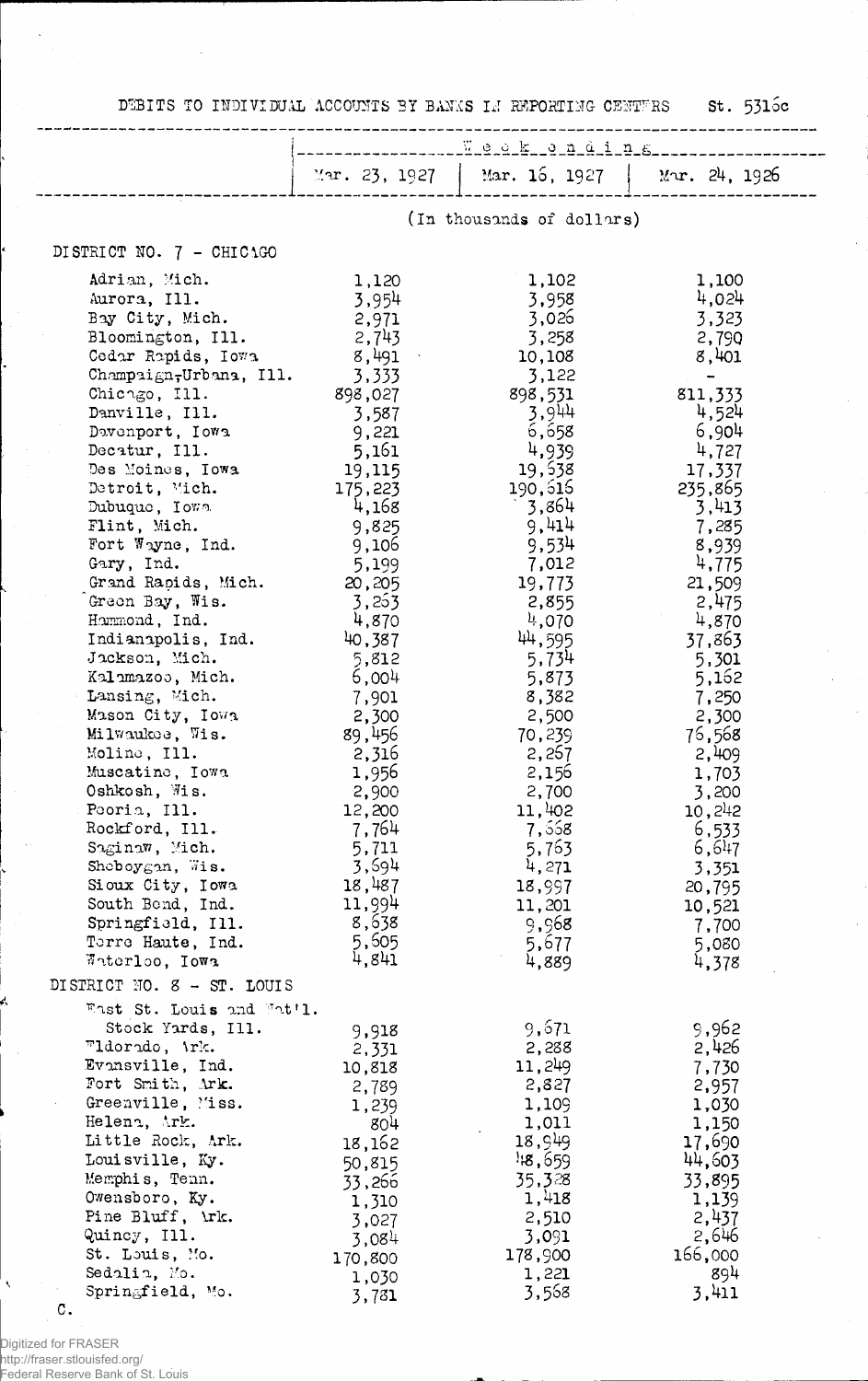DEBIIS TO INDIVIDUAL ACCOUNTS BY BANKS IN REPORTING ORITERS 551. 5316d

|                                                                                                                                                                                                                                                                                                                                                                                                                                                                                                                                                                   |                                                                                                                                                                                                                                                        | War. 23, 1927   Mar. 15, 1927   Mar. 24, 1926                                                                                                                                                                                                            |                                                                                                                                                                                                                                                        |
|-------------------------------------------------------------------------------------------------------------------------------------------------------------------------------------------------------------------------------------------------------------------------------------------------------------------------------------------------------------------------------------------------------------------------------------------------------------------------------------------------------------------------------------------------------------------|--------------------------------------------------------------------------------------------------------------------------------------------------------------------------------------------------------------------------------------------------------|----------------------------------------------------------------------------------------------------------------------------------------------------------------------------------------------------------------------------------------------------------|--------------------------------------------------------------------------------------------------------------------------------------------------------------------------------------------------------------------------------------------------------|
|                                                                                                                                                                                                                                                                                                                                                                                                                                                                                                                                                                   | (In thousands of dollars)                                                                                                                                                                                                                              |                                                                                                                                                                                                                                                          |                                                                                                                                                                                                                                                        |
| DISTRICT NO. 9 - MITELPOLIS                                                                                                                                                                                                                                                                                                                                                                                                                                                                                                                                       |                                                                                                                                                                                                                                                        |                                                                                                                                                                                                                                                          |                                                                                                                                                                                                                                                        |
| iberdeen, S. D.<br>Billings, Mont.<br>Dickinson, N. D.<br>Duluth, Minn.<br>$\text{Fargo}$ , J.D.<br>Grand Forks, W. D.<br>Helena, Mont.<br>Junestown, N. D.<br>La Crosse, Wis.<br>Minneapolis, Minn.<br>Minot, N. D.<br>Red Wing, Minn.<br>Sioux Falls, S. D.<br>St. Paul, Minn.<br>South St. Paul, Minn.<br>Superior, Wis.<br>Winona, Minn.                                                                                                                                                                                                                      | 1,138<br>1,468<br>272<br>12,651<br>2,940<br>1,823<br>2,085<br>- 559<br>2,481<br>76,699<br>1,276<br>- 601<br>4,096<br>41,705<br>7,379<br>1,433<br>1,555                                                                                                 | 1,300<br>1,559<br>323<br>12,495<br>3,618<br>1,724<br>2,222<br>4c<br>2,545<br>82,136<br>1,232<br>- 556<br>4,517<br>7,150<br>1,597<br>1,465                                                                                                                | 1,530<br>1,435<br>313<br>18,430<br>3,781<br>1,711<br>1,558<br>455<br>2,159<br>80,712<br>1,227<br>- 564<br>4,054<br>$43,312$ 36,430<br>9,425<br>1,977<br>and the company<br>1,229                                                                       |
| DISTRICT NO. 10 - XANSAS CITY                                                                                                                                                                                                                                                                                                                                                                                                                                                                                                                                     |                                                                                                                                                                                                                                                        |                                                                                                                                                                                                                                                          |                                                                                                                                                                                                                                                        |
| $M$ buquerque, $M.$ $M.$<br>Atchison, Kans.<br>Bartlesville, Okla.<br>Casper, Myo.<br>Cheyenne, Wyo.<br>Colorado Springs, Colo.<br>Denver, Colo.<br>Enid, Okla.<br>Fremont, Neb.<br>Grand Junction, Colo.<br>Guthrie, Okla.<br>Hutchinson, Kans.<br>Independence, Kans.<br>Joplin, Mo.<br>Kansas City, Kans.<br>Kansas City, Mo.<br>Lawrence, Kans.<br>Lincoln, Neb.<br>Muskogee, Okla.<br>Oklahoma City, Okla.<br>$Okm1$ gee, $Okl$ s.<br>Omaha, Neb.<br>Parsons, Kans.<br>Pittsburg, Kans.<br>Pueblo, Colo.<br>St. Joseph, Mo.<br>Topeka, Kans.<br>Tulsa, Okla. | 2,527<br>1,335<br>4,601<br>1,897<br>1,150<br>2,936<br>39,333<br>3,487<br>900<br>718<br>915<br>3,115<br>2,276<br>4,120<br>4,830<br>82,195<br>1,371<br>7,759<br>3,343<br>25,031<br>2,356<br>42,625<br>584<br>1,491<br>4,150<br>11,870<br>5,012<br>27,673 | 2,712<br>1,486<br>5,068<br>1,787<br>1,210<br>3,250<br>38,200<br>3,503<br>839<br>858<br>1,100<br>3,455<br>3,075<br>4,307<br>4,953<br>83,152<br>2,262<br>7,899<br>2,972<br>24,137<br>2,713<br>46,272<br>670<br>1,953<br>3,854<br>12,455<br>4,311<br>35,211 | 2,079<br>1,552<br>4,273<br>2,077<br>1,917<br>3,091<br>36,486<br>2,804<br>888<br>766<br>796<br>2,534<br>1,867<br>3,968<br>4,387<br>79,443<br>1,173<br>6,894<br>2,294<br>19,241<br>3,096<br>47,184<br>713<br>1,397<br>3,286<br>14,717<br>3,613<br>23,994 |

 $\bar{\beta}$ 

 $\mathbb C$  .

 $\hat{\mathbf{v}}$ 

į.

ŕ